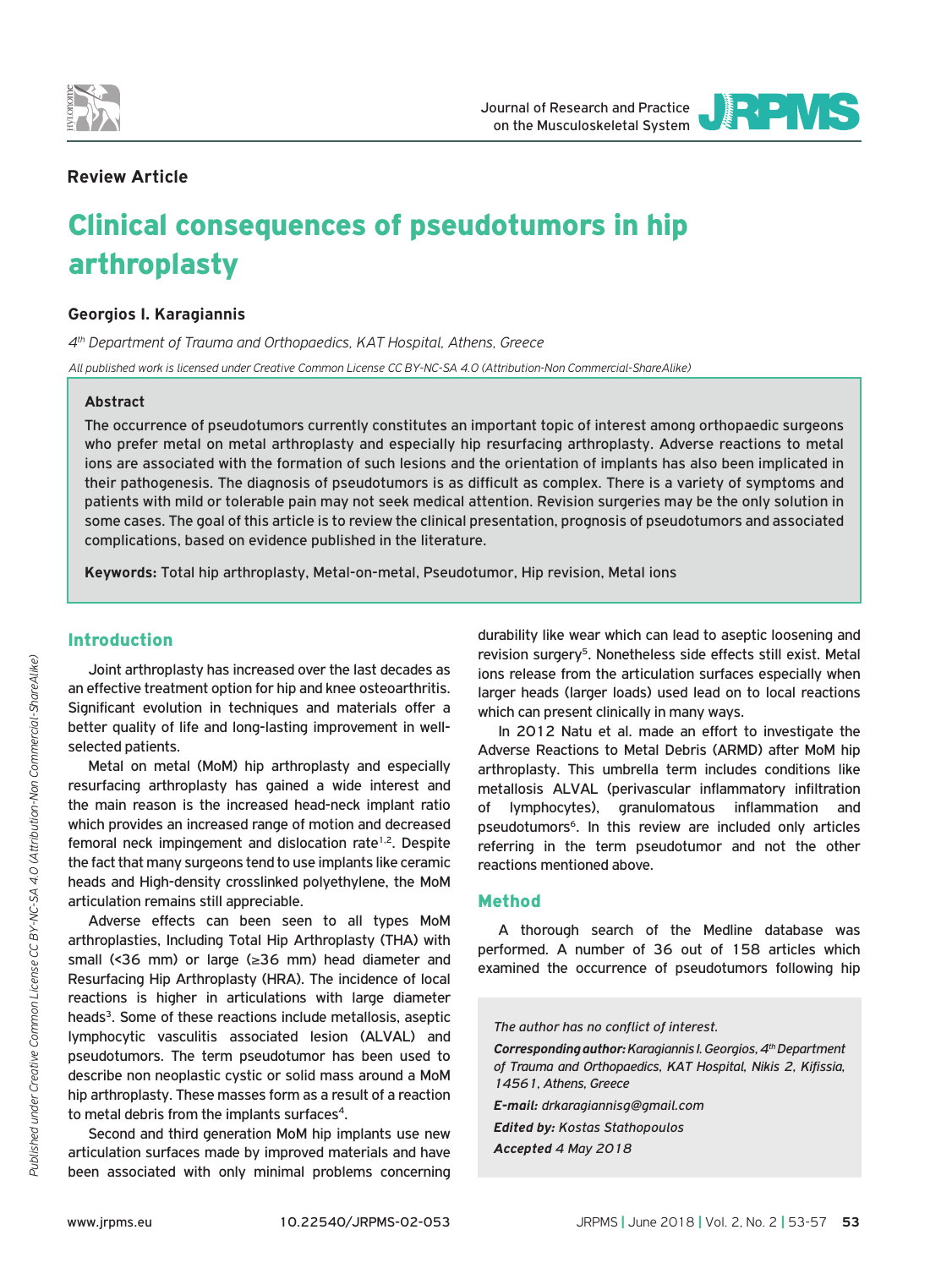arthroplasty in the last decade were identified. The terms of the search were "pseudotumors" combined with "metal on metal " and "hip arthroplasty". A second search in articles cited in the first results was performed excluding primary studies that have been updated. 7 (seven) case series, 3 (three) cohort studies, 2 (two) experts opinion articles and one meta-analysis are included in this review. The search consisted only of articles in the English language, and for studies performed in human subjects. Two studies were excluded because of manufacturer recall of the implants<sup>7</sup>. One of these studies was referring to ceramic-on-highly cross-linked polyethylene.

## Definition

Most authors define Pseudotumor as a cystic or solid mass which is non neoplastic and is formed around a hip prosthesis4,8 with or without communication to the joint. These masses are usually discovered in patients with metal on metal hip arthroplasties. Their formation is the result of the inflammatory reaction to the release of metal debris from the articulating surface. Revising surgeons have described these lesions as aseptic soft tissue masses among many other definitions. Pseudotumors may range from small asymptomatic tissue reactions to severe destructive masses of bone and soft tissues. Based on experts' opinions their formation takes place at sites with decreased tissue resistance from surgical approach and dissection<sup>9</sup>. They can occur months after surgery even becoming evident after a relatively long period with an incidence of 1% at five years $10,11$ . The histological specimens of pseudotumors include macrophages with particles, lymphocytic aggregates, granulomas and extensive necrosis of connective tissue10. The differential diagnosis from low grade infection may be difficult.

#### Epidemiology

The 2016 annual registry of joint replacement in USA (AJRR) show that year by year surgeons are moving away from MoM that predominated. Ceramic head usage continues to grow each year<sup>12</sup>. In 2012 the compotiton of CoCr femoral heads was 63.1% (7.513) and ceramic 36.2% (4.317). In 2015 CoCr usage was 49.6% (30.368) and ceramic 48.8% (29.878). Hip resurfacing also decline, in 2015 were performed 1.560 procedures out of 169.060 (0.9%). A meta-analysis in 2013 by Wiley et al. reported the incidence of pseudotumors to be 0.3% in a total of 13898 MoM hip arthroplasties<sup>13</sup>. Pandit et al. in 2008 estimate the incidence of pseudotumor in patients with MoM HRA at 1% within 5 years<sup>10</sup>. They performed over 1300 resurfacing hip arthroplasties over a period of nine years and identified a group of 17 patients with pseudotumors.

## Implants size and type

HRA is designed to minimize the changes in hip joint kinematics by replacing only the surfaces been affected,

thus maintaining a greater amount of bone stock than conventional hip arthroplasty, however, it is technically more demanding than THR and the positioning of acetabular implant is more critical<sup>14</sup>.

Many studies report the presence of pseudotumors after large diametral metal on metal total hip replacement. Bosker et all (2012) show an incidence of 39% in a total of 108 patients. Primary uncemented MoM THRs were performed with a mean follow up of 3.6 years but patients with body mass index (BMI) > 30 kg/m<sup>2</sup> were excluded<sup>3</sup>.

The prevalence of these tumor-like lesions is reduced with the use of smaller implants. W. van der Weegen et al. performed a one year follow up with metal artifact reduction sequence-magnetic resonance imaging (MARS MRI) in 37 patients. The first MRI was performed at a mean post operative time of 4.3 (2.2-8.3) years and the second 8 months later. Little to no change has been shown in symptomatics pseudotumors with 28 mm MoM hip resurfacing arthroplasty<sup>15</sup>.

#### Risk factors

Implants malposition, bearing surfaces, diametral clearance and sector angle are associated with high ions level. Position of the implants is vital for the outcome of MoM HRA. Mal-positioning of the implants and especially the acetabular component, increase the risk of impingement and edge loading<sup>16</sup>. Daily living activities affect the forces applied to the implants in a different way. While walking, the edge loading area is in the outer superior zone of acetabular implant at 12.00 o clock. During stair climbing and rising from a chair, the edge loading predominates at the same zone at 10.00 o clock position. Edge loading etiology is multifactorial but in a small group of MoM HRA (33 cases) the patients presenting with pseudotumors had an increased angle of anteversion and inclination of acetabular components with 67% outside the safe zone of Lewinnek<sup>17</sup>. Hartmann et all in a 10 year follow up of HRA identified that high cup inclination was associated with high cobalt levels<sup>18</sup>.

An other risk factor is the corrosion on the taper and trunnion contributing to the formation of metal debris also in well-positioned implants<sup>3</sup>. On the other hand, the free motion between bearing surfaces is also a reason for producing wear debris. Diametral clearance is the gap between the two mating metal surfaces forming a gland's internal cavity. The low clearance of the implant is associated with increased wear due to reduced fluid film formation<sup>19</sup>.

There is no significant association of metal allergy to pseudotumors, but the result of that study was based on a small group of cases<sup>20</sup>. Patients age seems to be another factor. The younger the patient, the greater the risk for revision surgery<sup>21</sup>. A study of 1419 MoM HRA with a follow up of 8 years shows a greater risk for patients under the age of 40. Maybe this can be explained by the higher activity level. Finally, as for the gender but not as an independent risk factor, most of the patients affected are women $10,21$ .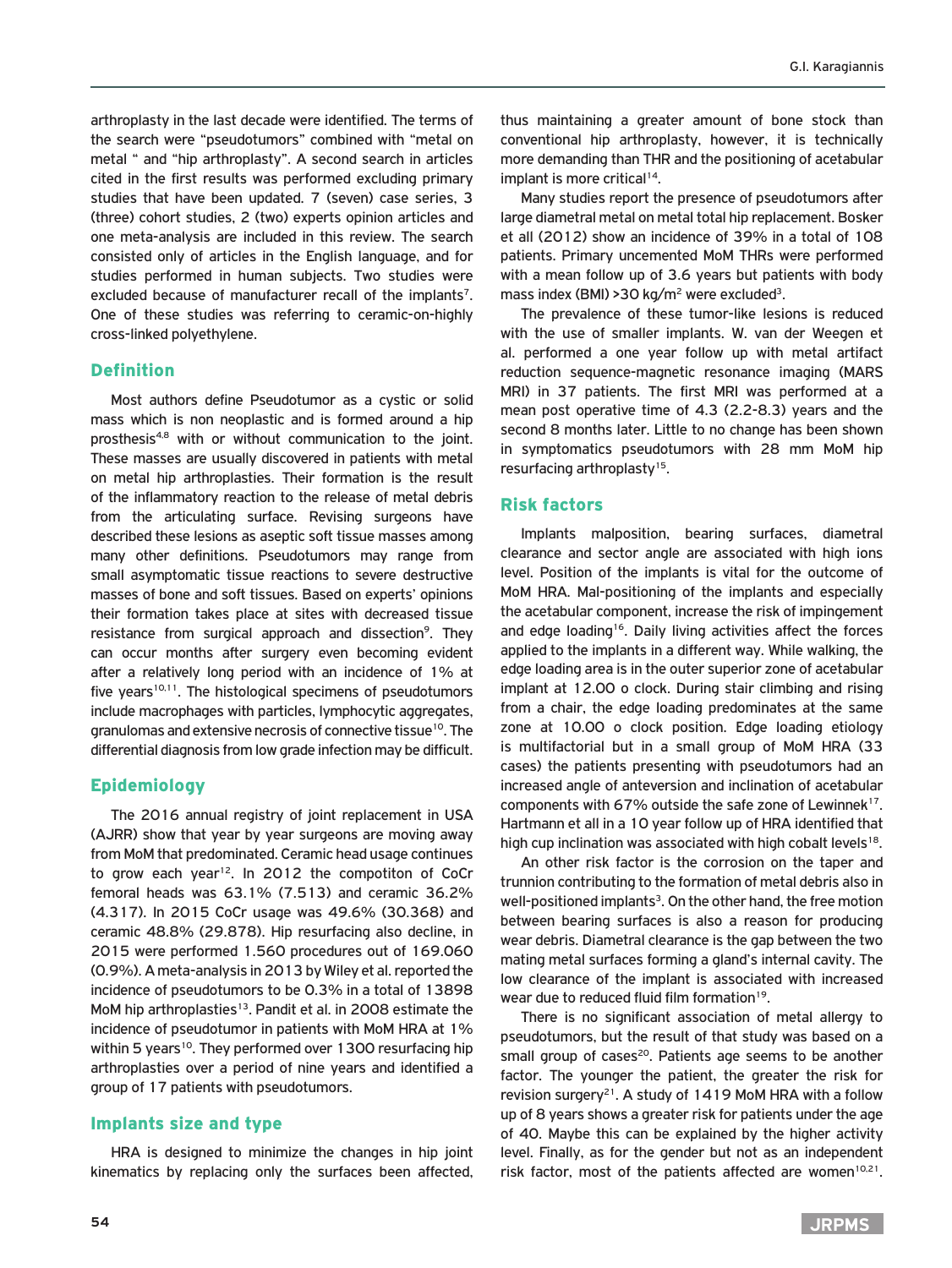Without having sufficient evidence women tent to edge-load more than men because at the standing gait phase the hip remains in a more adducted position. In 2009 S. Glyn-Jones et all found that the coexistence of young age (<40), woman gender and small size implants increase the risk of failure and the need for revision (13.1% in six years).

# Metal Ions

The bearing surfaces of MoM implants are mostly made of chromium (Cr) cobalt (Co) and molybdenum (Mo). Additionally, in smaller amounts, they contain nickel (Ni), iron (Fe), manganese (Mn), silicon (Si) and vanadium (V). Metal on metal wear releases metal particles and metal ions enter the systemic circulation but as long as renal clearance mechanism is effective the levels of ions remain low. Some of the metal particles are phagocytosed by macrophages and giant cells. Through the lymphatic system, these particles are deposited in the lymph nodes, liver, and spleen. The metal particles or ions originate either from the bearing articulation surface or the taper junction between prosthesis head and stem as a result of corrosive process or mechanical wear. They consist mostly of chromium (Cr) and cobalt (Co). Their blood levels can use as markers for screening patients with MoM implants. Inductively coupled plasma mass spectrometry (ICPMS) and electrothermal atomization atomic absorption spectrometry (ETAAS) are used for the measurement of metal ions in biological samples. ICPMS is preferable having lower detection limits.

Pseudotumors are associated with elevated metal ions in blood sample. Kwon et all. Measure the levels of metal ions in a study performed in 158 patients who underwent a MoM HRA at least 3 years before. In 7 patients, most of them females, pseudotumors were found. This group compared with a control group of MoP THA and a non pseudotumors group was associated with significantly higher median metal ion levels: cobalt 9.2 μg/L, chromium 12.0 μg/L. Additionally, hip aspirate metal ion levels were elevated (cobalt 1182 μg/L chromium 883 μg/L). This group was found having mild pain and a mean Oxford hip score at 41. None of them reported mass lesion symptoms8. Bosker et al. also identify an increased risk developing a pseudotumour in patients with serum cobalt levels >5 μg/l.

In 2014 the Scientific Committee on Emerging and Newly Identified Health Risks (SCENIHR) determined critical threshold ranges for Co at 2 to 7 μg/L in whole blood. As some metals, particular chromium, tend to concentrate within erythrocytes serum analysis may have underestimated the metal levels. The appropriate blood fraction for the measurement of metal ions remains controversial<sup>22</sup>. The use of metal needles for collecting blood sample may show higher metal ion than reality.

## Local symptoms

Pain is the essential predictor of the presence of a pseudotumor with a variety of locations, in the thigh, groin or buttock. Bosker et all performed a follow up in 706 MoM concluding that pain dominates to cobalt levels and swelling9. Patients with mild or tolerable pain may not seek medical attention but follow up is essential for everyone<sup>8</sup>. Osteolysis and aseptic loosening give rise to pain and loss of function of the hip and the need for a revision arthroplasty to prevent it from progressing on to extensive bone loss and catastrophic structural failure. Signs of swelling, discomfort or pain in the groin may indicate a sizeable pseudotumor with local tissue distraction, pressure effects on vital structures and the need for revision. Symptoms may develop slowly and the patient will report good to excellent scores. Pandit et al. report a common symptom of discomfort and pain in the groin, buttock or at the lateral side of the hip. A smaller group describe symptoms from Irritation of the femoral and lateral cutaneous nerve of the thigh<sup>10</sup>. If the lesion is superficially and enlarged it may be palpable or visible as a lump.

A deeper forming lesion can potentially cause local pressure effects causing necrosis and compression of nearby structures such as the iliac vessels, femoral vessels, and the femoral or sciatic nerve<sup>23</sup>. A case report of Werner Maurer-Ertl et al. presented with swelling of the leg and hip discomfort with no evidence of deep venous thrombosis (DVT). They underwent a u/s, and CT found a solid mass compressing the external iliac vein. In an other case of Daniel J. Parfitt et al. with the same CT findings, the patient presented with DVT. This patient was older and presented with symptoms 16 months after arthroplasty also he had a medical history with ischemic heart disease.

Muscles atrophy and their irreversible destruction is another conserve which may lead to revision. Soft-tissue abnormalities can identify with the use of MRI. These findings are the results of local distraction causing by pseudotumors and by an inflammatory response to metal wear debris. A study of Berber et al. based on MARS MRI findings, report an increase in atrophy of the gluteus minimus or medius in 17 out of 74 cases .progressive atrophy was more obvious in female patients with metal ion levels above  $7$  ppb<sup>15</sup>. This study has some limitations considering the small number of cases, the different surgeons and hip approaches and the absence of preoperative MRI evaluation for muscle atrophy. Despite that, it is the only study evaluating the changes of muscle atrophy in large diameter MoM implants with MRI scanning. In 2015 Aleksi Reito et al. reported a low prevalence of gluteal muscle atrophy in 263 patient with no association with elevated metal ions in blood sample.

# Toxicity

Metal ions like chromium cobalt, nickel and molybdenum are essential microelements found in our body in traces being a part of a normal cell function.

Chromium aids in glucose metabolism and glucose tolerance25,26. Molybdenum works as an enzyme catalyst for certain amino acids breakdown and its deficiency have linked with esophageal carcinoma $27$ . Cobalt contained in vitamin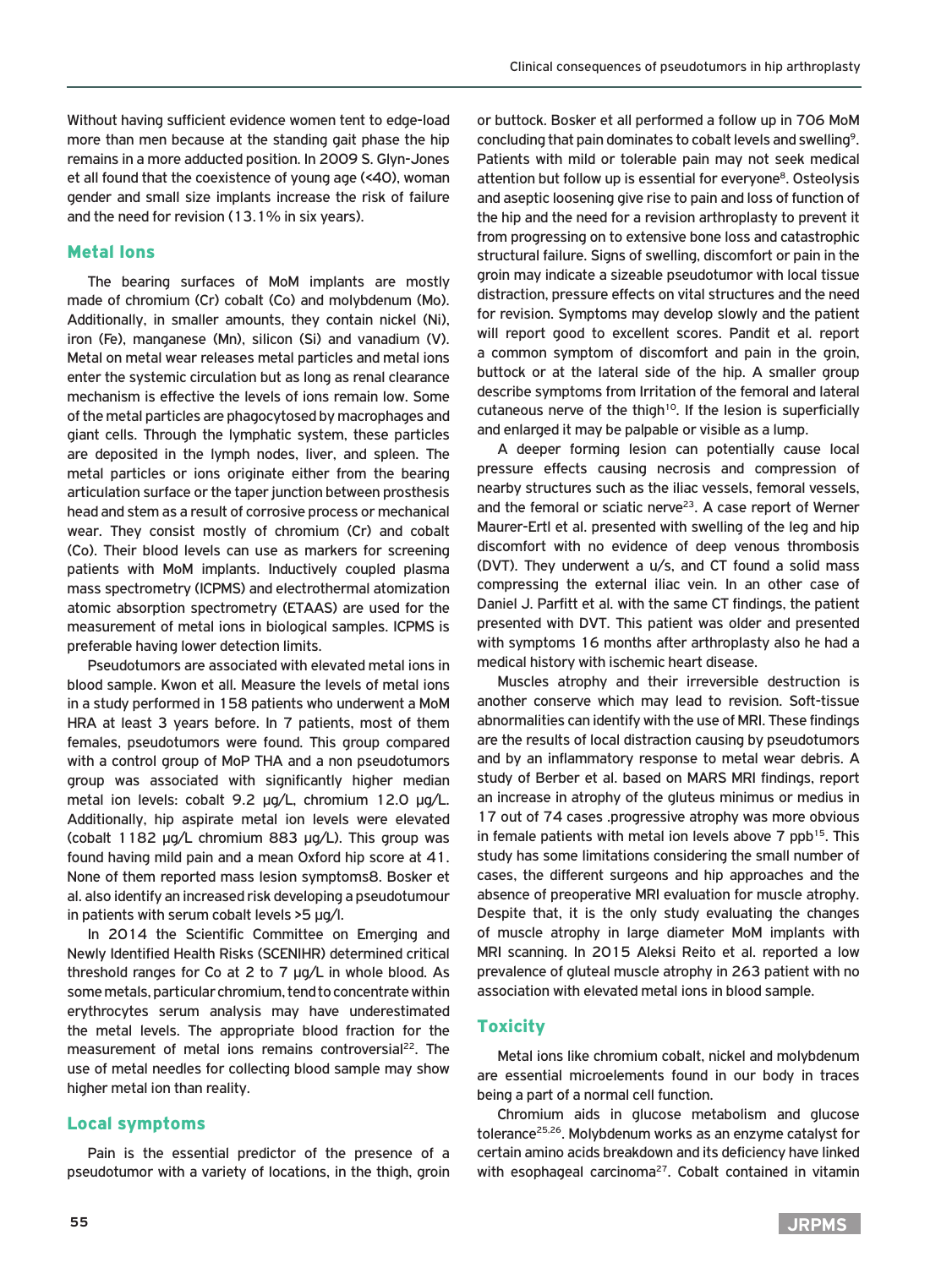B12 essential in red blood cell formation. The chemical form of these elements seems to be responsible for the systemic effects. Hexavalent Cr[Cr(VI)] is a well-known carcinogen, and some studies relate it with MOM, but evidence is not supported by others<sup>28</sup>. Cobalt has been associated with cardiomyopathy29,30. Seven cases have been described having peripheral neuropathy do to co levels above 250 μg/L in blood sample<sup>31</sup>. Ikeda et all performed a biopsy in suran nerve with the finding of axonal degeneration, such findings in central nervous system can affect cranial nerves<sup>32</sup>. Hearing loses, also in co poisoning, may coexist with headache vertigo tinnitus $31,33$ . These symptoms are rarely presented  $34$ and in some cases seem to subside after revision surgery<sup>35</sup>.

## **Diagnosis**

The diagnosis of pseudotumor is as difficult as complex, when they occur the progression is slow and annually imaging is sufficient to identify any change. Every patient must perform a systematic infection workup because an infection may confound the clinical picture. Erythrocyte Sedimentation Rate (ESR), C-Reactive Protein (CRP) and standard infection lab test must be performed followed up by hip aspiration and imaging. Metal ion measurement is advisable for systemic exposure and wears rate. They reach a peak 6 to 12 months postoperatively. Based on Effort guidelines, all MoM large diameter arthroplasties with risk factors need an annual follow up. Risk factors include femoral head size <50 mm, female gender. HR asymptomatic arthroplasty needs an annual follow up for the first 5 years. Imaging rather than x-rays are needed if metal ions are >2 μg./l or abnormal findings in x rays

X rays include anteroposterior (AP) and lateral views of the hip and an AP view of the pelvis are needed for longterm surveillance, but radiographs have poor sensitivity for detection of Pseudotumors. Ultrasonography is a good initial examination in the suspicion of pseudotumor it can also identify abnormalities in tendons. CT scanning has the advantage over ultrasound that is less operative dependent and more readily available than MRI MARS<sup>3</sup>, it has a lower cost, and the surgeon can observe the position of the implant and identify osteolysis. MARS MRI has greater sensitivity and specificity for lesions detection at any depth.

Based on experts opinion large heads implants, as well as THR, need an annual follow up and if metal ions level is normal after two years postoperatively, the following investigation is based on local protocols for conventional THR<sup>36</sup>. Consider revision in symptomatic patients with progressive osteolysis or other imaging abnormalities, large pseudotumors or metal ions concentration above 7 μg/L or progressive rising at follow-ups. Co levels above 20 μg/L associated with severe cardiac and neurological complications from metal poisoning and is an indication for revision by itself<sup>37</sup>. Metal ion concentration can reduce to close to normal levels after one year of MOM removal<sup>38</sup>.

Hartmann et al. in 2012 reviewed 100 HRA with a 10

year follow up. The survivorship for revision was 88%. Revision due to pseudotumor presence was performed in 3 female patients after 10.2 to 10.5 years. In these patients, the primary implant was small in size  $(46 \text{ mm head size})^{18}$ . Complications of malpositioning will be reduced by placing the acetabular implant in 40° of abduction (30° to 50°) and 20° of anteversion (15° to 25°)<sup>36</sup>.

#### Conclusion

In 2012 the European Federation of National Associations of Orthopaedics and Traumatology (EFORT) made a common statement with European Hip Society (EHS), German Arbeitsgemeinschaft Endoprothetik (AE) and Deutsche Arthrosehilfe (DAH) based on experts opinion and concerning the management of MoM bearings. These implants have the total commercial control on surface replacement preserving bone stock compared to conventional total hip replacement. Comparing with ceramic on ceramic (CoC) they have smaller risk of fracture, and the availability of large heads (≥36 mm) minimize the risk of dislocation. In contrast, the risk for adverse reaction to metal debris (ARMD) is bigger than conventional bearings when large heads are used. HRA has a risk of femoral neck fracture in nonwell-selected patients (lower femoral neck bone quality and coverage) and finally health effects when metal products entering blood circulation causing organ disfunction

Some implants have been recalled because of the large number of complaints of pain and the increased need for revision surgery<sup>7</sup>. Longitudinal study is required to determine whether asymptomatic pseudotumors will progress to destructive lesions causing severe symptoms.

The definition of pseudotumors remains controversial making it difficult to search medical databases. The need for the establishment of a term of pseudotumors is essential.

The number of patient with artificial joints is rapidly increasing. Τherefore more attention and investigation is needed to find the proper material to minimize local and systemic side effects.

#### *References*

- 1. Wiley KF, Ding K, Stoner JA, Teague DC, Yousuf KM. Incidence of pseudotumor and acute lymphocytic vasculitis associated lesion (ALVAL) reactions in metal-on-metal hip articulations: A meta‑analysis. J Arthroplasty 2013;28(7):1238-45.
- 2. Cameron HU, Keppler L, McTighe T. The role of modularity in primary total hip arthroplasty. J Arthroplasty 2006;21(4)(Suppl 1):89-92.
- 3. Bosker BH, Ettema HB, Boomsma MF, Kollen BJ, Maas M, Verheyen CC. High incidence of pseudotumour formation after large-diameter Metal-on-Metal total hip replacement: a prospective cohort study. J Bone Joint Surg Br 2012;94(6):755-61
- 4. Campbell P, Ebramzadeh E, Nelson S, Takamura K, De Smet K, Amstutz HC. Histological features of pseudotumor‑like tissues from metal-on-metal hips. Clin Orthop Relat Res 2010;468(9):2321-7.
- 5. Haddad FS, Thakrar RR, Hart AJ, Skinner JA, Nargol AV, NolanJF, Gill HS, Murray DW, Blom AW, Case CP. Metal-on-metal bearings: the evidence so far. J Bone Joint Surg Br 2011;93(5):572-9.